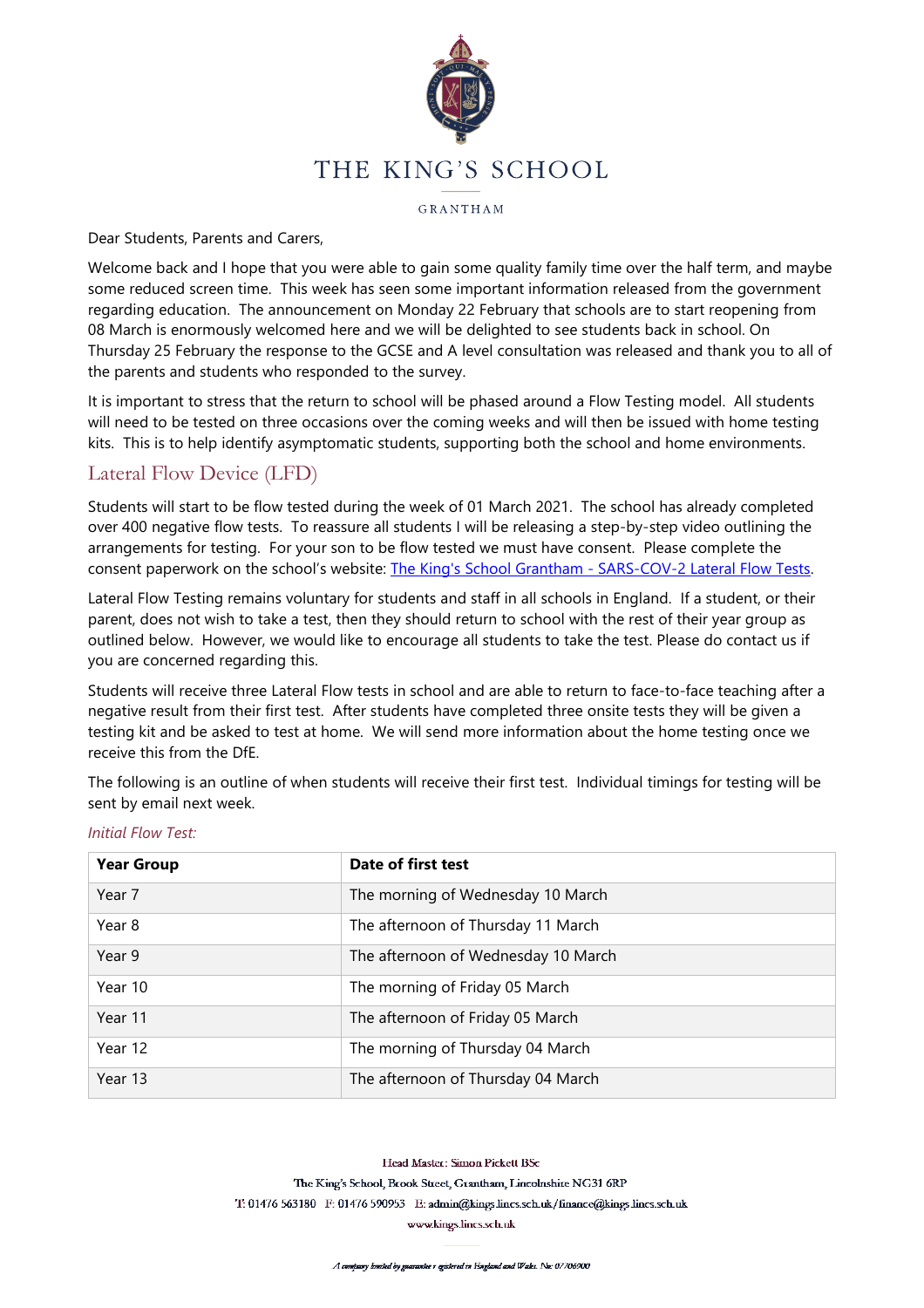

Students must bring with them a Smart Phone, a pen, a parent's email address (for the result), a mobile phone number (for the result and NHS registration) and their NHS number. A face covering must be worn on-site by all students apart from when taking their lateral flow test.

# What will happen if a student is tested positive for COVID-19

If a student receives a positive result from a Lateral Flow Device (LFD) they will be issued with instructions to take a Polymerase Chain Reaction (PCR) test. This would be completed at home and posted for testing. All students and adults who have been in close contact with the student will have to self-isolate. The guidance from the DfE is clear that both adults and students must isolate for 10 days, even if they themselves have been vaccinated or have a negative test result.

## Reopening and students returning for Face to Face Education

Students will return to school on the following days for face to face teaching.

Remote learning will continue for each year group until they return to school following the schedule below.

| <b>Year Group</b> | Date of return to in school education |
|-------------------|---------------------------------------|
| Year 7            | The morning of 10 March               |
| Year 8            | The afternoon of 11 March             |
| Year 9            | The afternoon of 10 March             |
| Year 10           | The morning of 09 March               |
| Year 11           | The morning of 08 March               |
| Year 12           | The morning of 08 March               |
| Year 13           | The morning of 08 March               |

The return to school will also see the reintroduction of some extra-curricular clubs and activities that we hope will support the mental health and wellbeing of students.

We have implemented a number of systems to support a safe return to school. Many of these are outlined below with further information available via the website and detailed in the updated risk assessment.

#### *Prevention*

Students, staff and other adults must not come into school if:

- they have one or more of the coronavirus symptoms
- a member of their household including their support bubble has coronavirus symptoms
- they are required to quarantine after recently visiting countries outside the common travel area
- they have had a positive test result and have not completed their period of self-isolation.

#### *Coronavirus symptoms include:*

- high temperature this means you feel hot to touch on your chest or back
- a new, continuous cough this means coughing a lot for more than an hour, or 3 or more coughing episodes in 24 hours (if you usually have a cough, it may be worse than usual)
- a loss or change to your sense of smell or taste this means you've noticed you cannot smell or taste anything, or things smell or taste different to normal

Anyone who receives a positive test or displays symptoms, along with household members including siblings, must not attend for at least 10 days from the day after:

• the start of their symptoms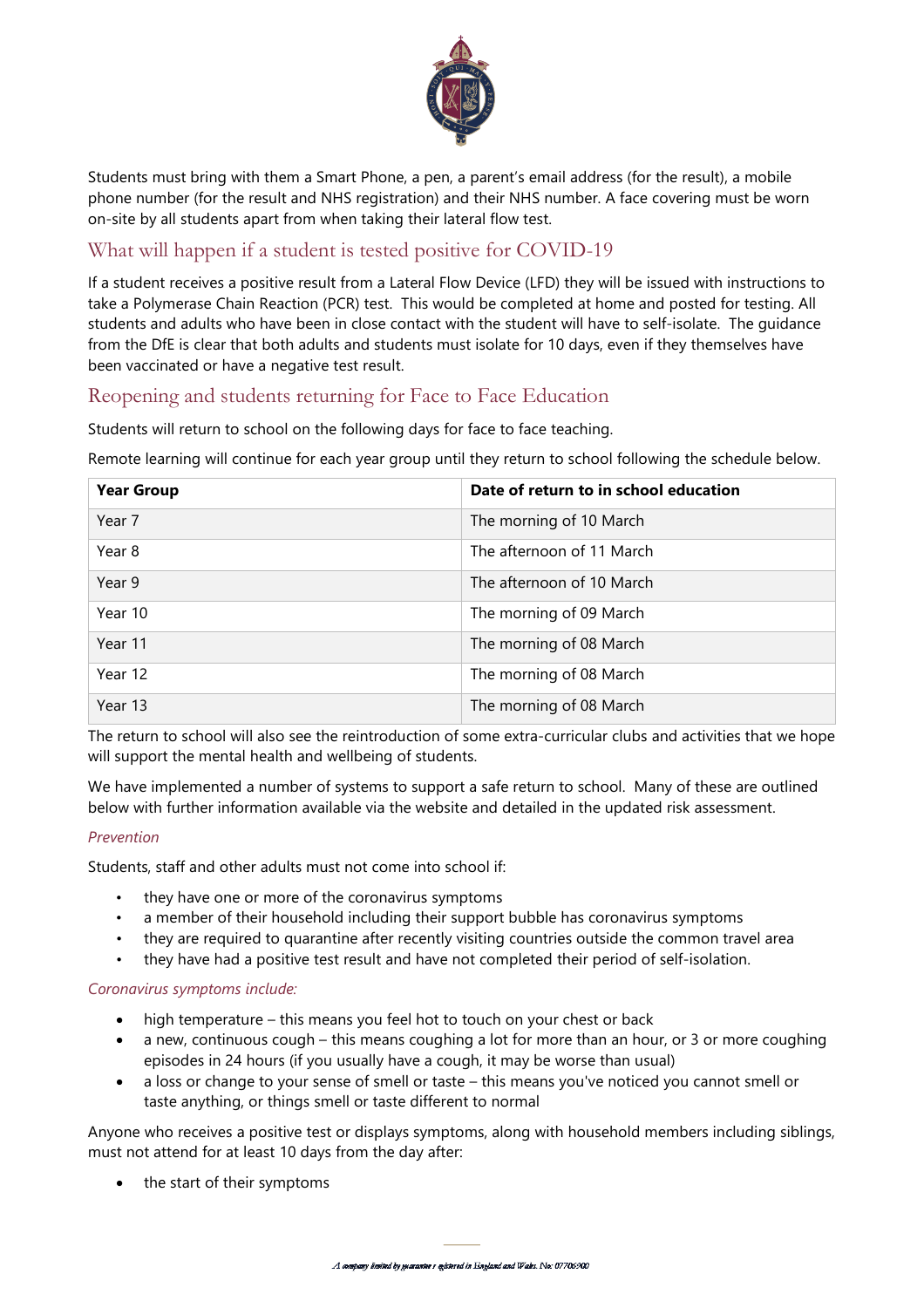

• the test date if they did not have symptoms but have a positive test (LFD or PCR test)

Any student who begins to display symptoms whilst in school will be isolated. Parents or carers will be contacted and asked to collect their son and any siblings. Students will not be allowed to travel home on public transport.

## Measures to help with control

Face coverings will need to be worn in all indoor areas of the school, in line with the national guidance. From the 8 March our strong recommendation is for face coverings to be worn in all lessons with the exception of Physical Education when exercising. The wearing of face coverings in lessons will then be reviewed at Easter to align with any changes in national guidance.

Please can we ask that students bring two face coverings with them each day as this will then allow students to change their face covering if it gets damp or wet. Students should also bring a clear sealable plastic bag with them (sandwich type) to store their face covering in when eating at lunchtime or when they have PE.

The King's School face coverings will be available to purchase by emailing [finance@kings.lincs.sch.uk](mailto:finance@kings.lincs.sch.uk) and making an online donation of at least £2 per mask between Monday 1 March and Friday 5 March. These face coverings will also be on sale in school from Monday 8 March.

Students will continue to be encouraged to complete regular handwashing with either soap or hand sanitiser including:

- when they arrive at school
- when they return from breaks
- when they change rooms
- before and after eating
- when changing or removing their face covering

Catch it, bin it and kill it will continue to be emphasised with all students asked to adhere to this approach and bring tissues with them if required.

Additional cleaning throughout the day will continue to ensure high use areas including door handles, light switches and toilets are cleaned frequently.

Year group bubbles will continue to operate to minimise the contact across different year groups and maintaining distances between individuals where possible.

Each classroom has an area specifically marked out for members of staff to teach safely within. This will continue to be adhered to.

Staggered finishing times at the end of the school day and staggered lunches will continue. Start times will continue as they are and the school building will be open from 8:15am to avoid all students arriving and entering the building in a short period of time.

All classrooms will be well-ventilated and appropriate windows and doors opened to allow a comfortable teaching environment to be maintained.

The school will embrace the asymptomatic testing programme and liaise closely with the Lincolnshire Health Protection Team should a student or staff member test positive for coronavirus to ensure swift action is taken. We will continue to identify any close contacts should a student or staff member receive a positive test result.

## A level and GCSE Centre Assessed Grades (CAG)

The guidance for Centre Assessed Grades was released on Thursday 25 February. Thank you to all students and parents who responded to the national consultation. The senior team will consider how best to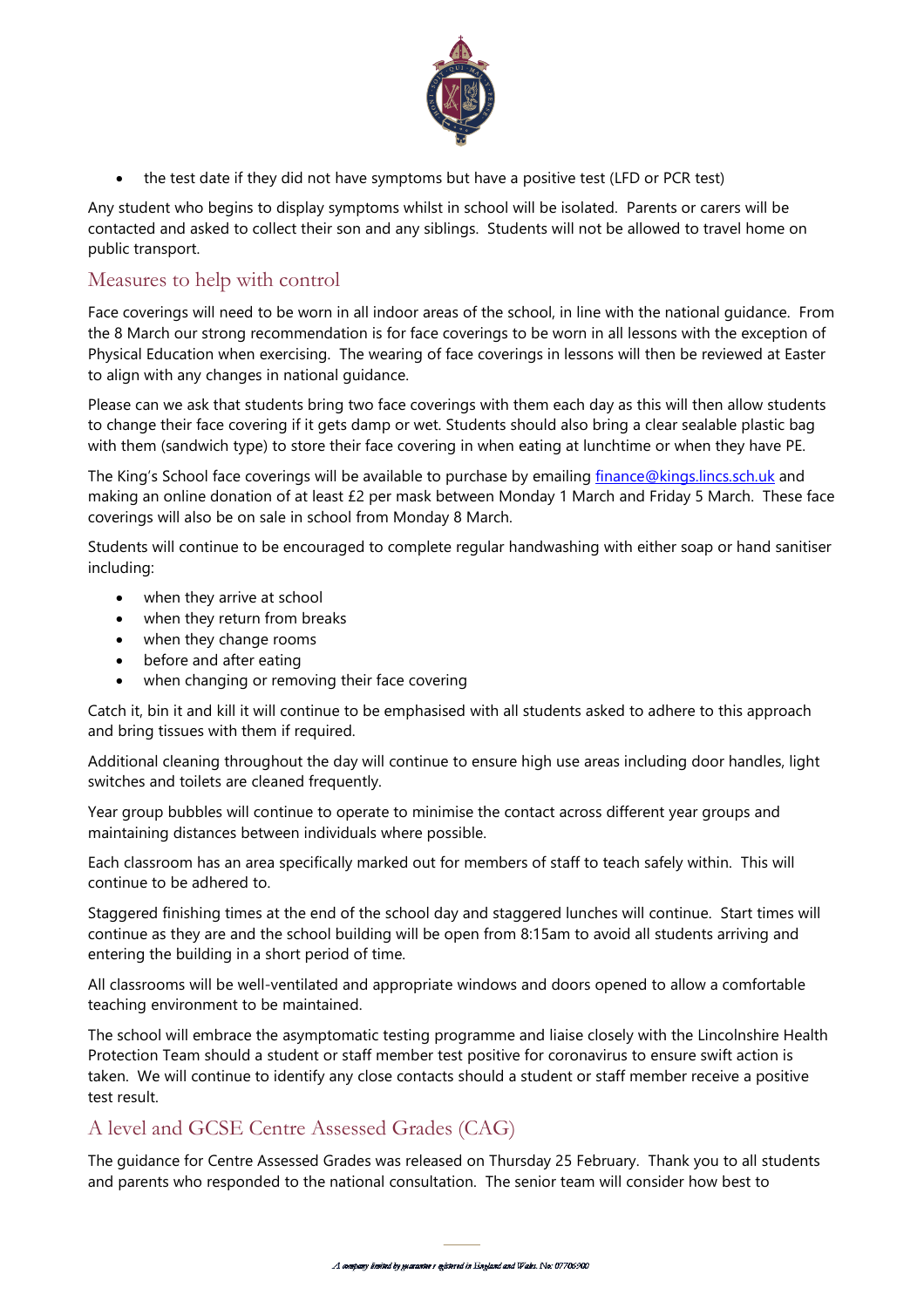

implement the guidance over the coming days and I will write specifically to the students of Year 11 and 13 and their parents once these deliberations are complete.

Please note that the exam results days have changed and are now:

- A level results 10 August 2021
- GCSE results 12 August 2021

### Year 13 Mock Examinations

In light of the announcement on Thursday 25 February and to facilitate a smooth return to school prior to the mock examinations, the Year 13 Mocks will now start the week of 15 March 2021. The order of the mock examinations remains the same as the original schedule. The schedule was emailed to all students by the Examinations Officer earlier today.

### Mental Health and Well Being

The pastoral teams are delighted to be able to welcome students back to school from Monday 08 March. This second period of government-imposed restrictions has been particularly challenging for some students and their families. We are very much aware that students will need plenty of support as they return to the classroom and a range of extra-curricular activities.

In addition to the regular support of tutors and Heads of Year we have also secured the services of an additional school counsellor. Students may self-refer if they wish to speak with a counsellor, but if, as a parent or carer you feel your son would benefit from this opportunity then please contact Mrs Bond.

## Online Safety Training

Year 7 students have now received login details to access a series of courses on online safety, healthy relationships, alcohol awareness, anti-social behaviour and fire safety. The courses have been produced by Lincolnshire County Council through their Safer Communities Service and would normally have been delivered in school earlier this term. If your son has any issues accessing the courses please email [SSP@lincolnshire.gov.uk](mailto:SSP@lincolnshire.gov.uk) who will be able to help.

### Public Transport

The following is a message from the Lincolnshire County Council Transport Team:

"The education transport network will operate in full from 8 March 2021 for all eligible children. This should only be used where absolutely necessary to reduce interactions between pupils. Please encourage parents to transport their children to school or college wherever possible."

The Council has updated its information page for parents and carers. Please visit <https://www.lincolnshire.gov.uk/school-college-transport/covid-19-information-school-transport> for more information.

Please encourage pupils to maintain social distancing, wear a face covering and follow all other infection prevention control measures wherever possible on education transport."

### Changes to all students' usernames

As part of our continued improvement in our Information Technology infrastructure we are having to change all student usernames. Passwords will not change.

It will be changed from the format forename.familyname to 16.f.familyname. Please can students watch out for the email confirming that the change is in process. [The 16. represents the year the year group joined the school, Y11 – 16; Y12 – 15 and Y13 – 14].